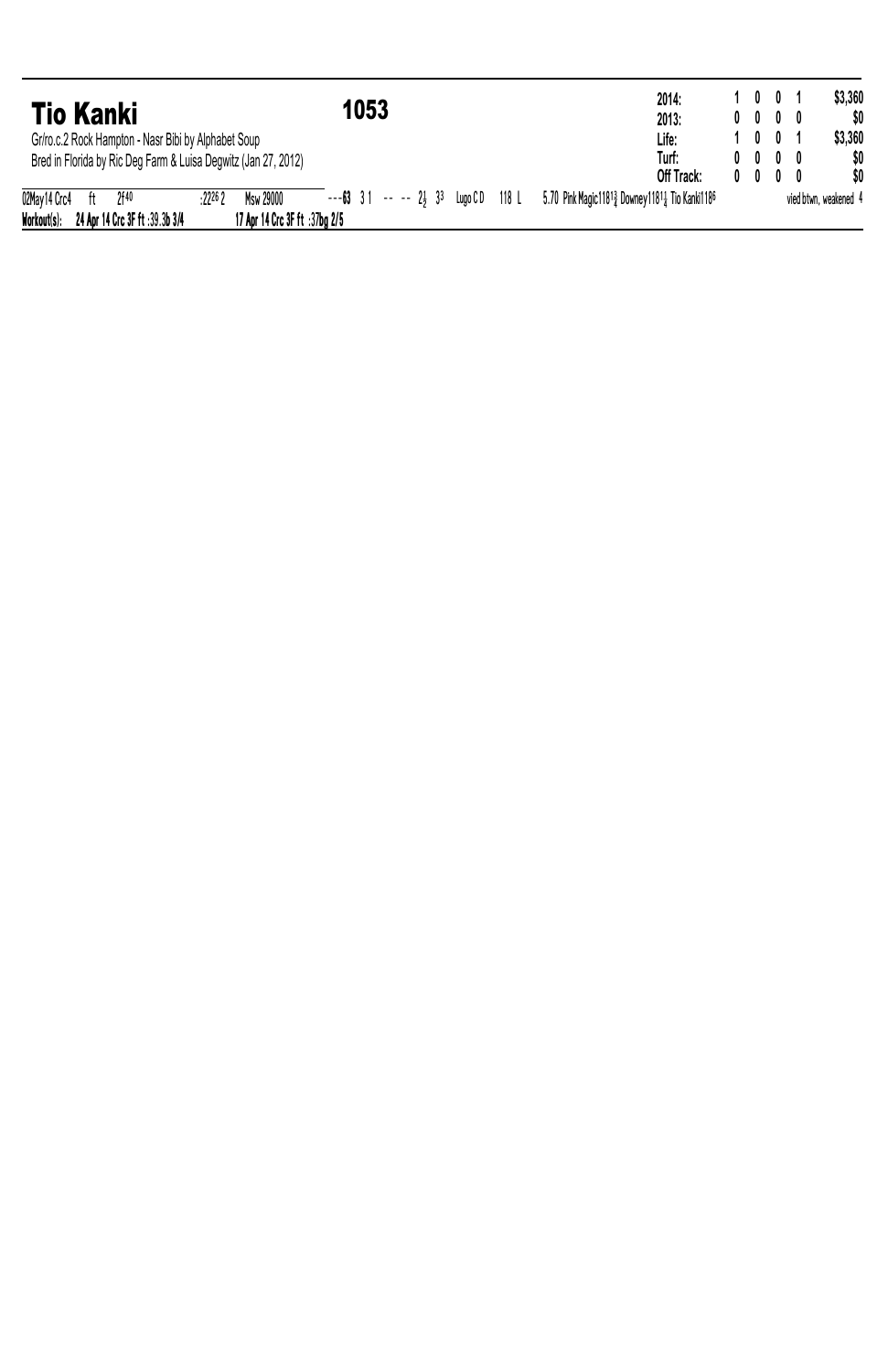| Go Charlie Go   |           |                                 |                          |                                                                   | 1168 |  |                                                |     |  | 2014:<br>2013:                                                      | $0\ 0\ 0\ 0$<br>3000          |  | \$0<br>\$1.520            |
|-----------------|-----------|---------------------------------|--------------------------|-------------------------------------------------------------------|------|--|------------------------------------------------|-----|--|---------------------------------------------------------------------|-------------------------------|--|---------------------------|
|                 |           |                                 |                          | Dk B/ Br.c.3 Circular Quay - Rockandrollqueen by Deputy Commander |      |  |                                                |     |  | Life:                                                               | 3000                          |  | \$1.520                   |
|                 |           |                                 |                          | Bred in Florida by Dr. Tiffany A. Atteberry (Mar 16, 2011)        |      |  |                                                |     |  | Turf:                                                               | $0\quad 0\quad 0\quad 0\quad$ |  | SO.                       |
|                 |           |                                 |                          |                                                                   |      |  |                                                |     |  | Off Track:                                                          | 2000                          |  | \$600                     |
| 29Dec13 Tam4 wf |           | 7f30                            | :2284 :4602 1:2622 2     | Msw 24000                                                         |      |  | $62 - 52$ 35 75 79 713 712 Bernal 0            | 120 |  | 12.60 Wildcatpleasures120nu Dickens12011 Category12041              |                               |  | never involved 7          |
| 23Nov13 GP4     | <b>SV</b> | 1m <sup>5</sup>                 | :46491:11991:40162       | Msw 43000                                                         |      |  | 58-49 8 973 871 87 681 9101 Caraballo J C 118  |     |  | 26.70 Mr. Candy118} Gaining Ground1181} Browns Gap118}              |                               |  | bumped, steadied start 10 |
| 260ct13 Crc7    | ft        | fif 85                          | $:2246$ $:4626$ 1:1282 2 | Msw 29000                                                         |      |  | $---73$ 69 913 99 663 471 Monterrey, Jr. P 118 |     |  | 31.20 Gone as Wind11821 <i>Early Entry</i> 11ns Mystical Myles 1185 |                               |  | slow st, passed tired 10  |
| Markout(s)      |           | 18 Sep 13 CM 5F ad 1:03 2ba 1/1 |                          | 8 Sep 13 CM 5F ad 1:04 1b 1/1                                     |      |  |                                                |     |  |                                                                     |                               |  |                           |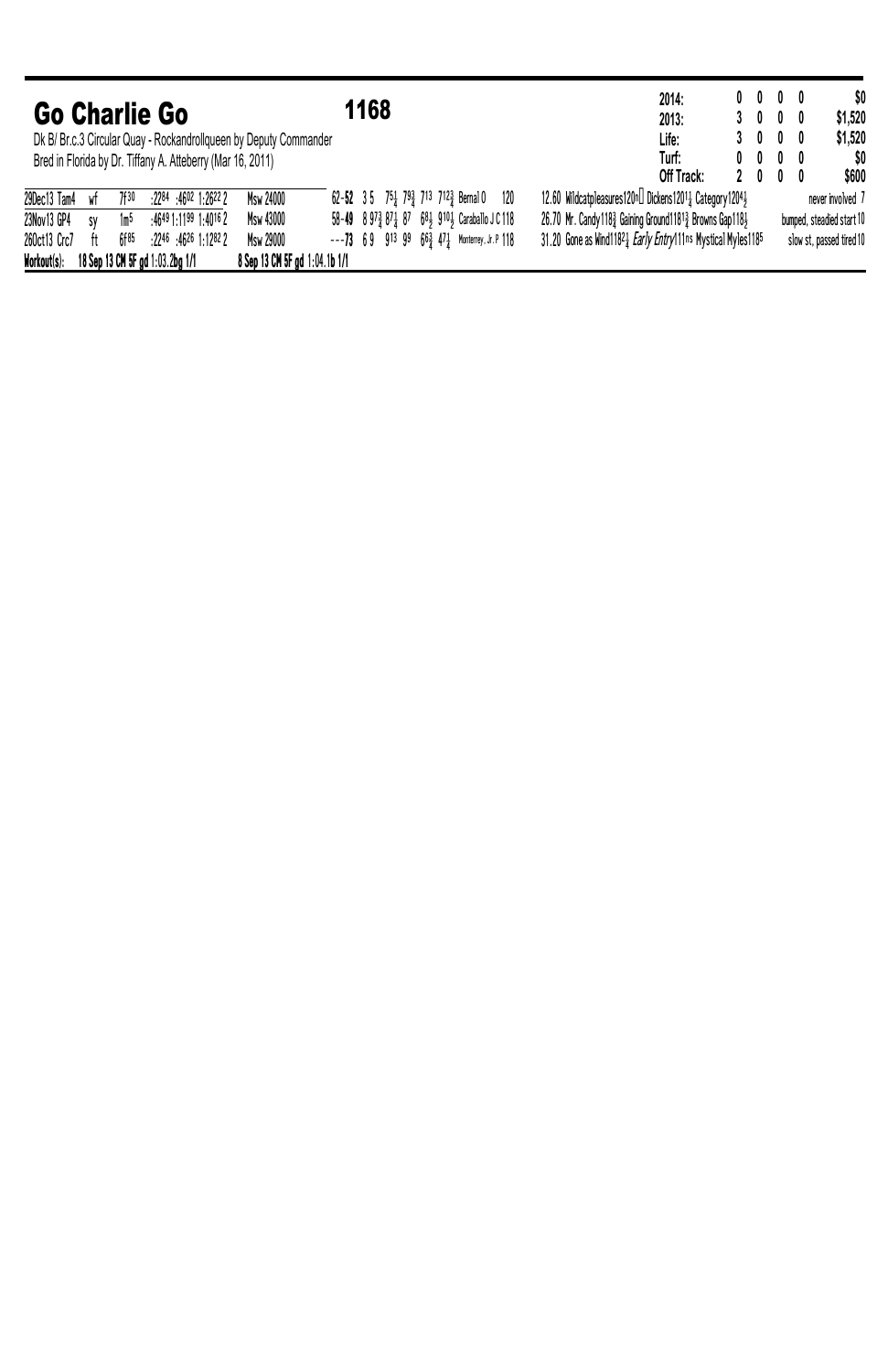| <b>Speckles</b>                                       |                                  |                   |  |                                                                             |                            | 1179 |                 |  |                                                                                 |        |  |                                                                                                  | 2014:<br>2013: |            |        | 5 1<br>2 1 0 0 | $0\quad 0$                           | \$12,150<br>\$18,720      |
|-------------------------------------------------------|----------------------------------|-------------------|--|-----------------------------------------------------------------------------|----------------------------|------|-----------------|--|---------------------------------------------------------------------------------|--------|--|--------------------------------------------------------------------------------------------------|----------------|------------|--------|----------------|--------------------------------------|---------------------------|
| Dk B/ Br.f.3 Roman Ruler - Carsonality by Carson City |                                  |                   |  |                                                                             |                            |      |                 |  |                                                                                 |        |  |                                                                                                  | Life:          |            |        | 7200           |                                      | \$30,870                  |
|                                                       |                                  |                   |  | Bred in Kentucky by Gaines-Gentry Thoroughbreds & Larry Byer (Apr 22, 2011) |                            |      |                 |  |                                                                                 |        |  |                                                                                                  | Turf:          | Off Track: | 3<br>3 | -1             | $0\quad 0$<br>$0\quad 0\quad 0\quad$ | \$11,725<br>\$3,745       |
| 09Apr14 Tam2                                          | ad O                             | 1 <sub>m</sub> 56 |  | :4618 1:1212 1:3855 3 $E$ Clm 16000                                         |                            |      |                 |  | 76-56 3 610 512 521 43 441 Allen, Jr. RD 120 bl.                                |        |  | *1.20 Winning Forecast11824 Sweet Cat O Line1184 Miss Fire11814                                  |                |            |        |                |                                      | 3 wide into lane 6        |
| 12Mar14 Tam10 gd <sup>1</sup> 1m <sup>56</sup>        |                                  |                   |  | :47811:1277 1:3883 3 $E$ Clm 16000                                          | 86-44 345 34 674 613 619   |      |                 |  | Lebron V                                                                        | 120 bl |  | 4.10 B. A. Love12013 Miss Celeb118nu Megnificent Exe1183                                         |                |            |        |                |                                      | no factor 7               |
| 20Feb14 Tam9                                          | $fm$ (f) $30 \, 1m82$            |                   |  | :4706 1:1237 1:3927 3 $E$ Clm 16000                                         | $82 - 62$ 654 554 42 14 14 |      |                 |  | Lebron V                                                                        | 118 bL |  | 10.40 Speckles118 <sup>3</sup> Tribute to Paul120 <sub>3</sub> Sweet Cat 0 Line1182 <sub>3</sub> |                |            |        |                |                                      | rallied 3 wide 8          |
| 19Jan14 Tam1                                          | ft                               | 5%35              |  | $:22^{24}$ $:46^{95}$ 1:0735 3 $E$ Clm 12500                                |                            |      |                 |  | $64-46$ 66 $54\frac{1}{2}$ $63\frac{1}{2}$ $54$ $54\frac{1}{2}$ Pedroza B 118 L |        |  | *1.90 Tribute to Paul11814 Miss Fire1184 Easily Done1181                                         |                |            |        |                |                                      | off rail, no rally 6      |
| 02Jan14 GP3                                           | ft                               | 6f20              |  | $:22^{46}$ $:45^{65}$ 1:1286 3 E Clm 25000                                  | 76-39 23 524 754 79 714    |      |                 |  | Caraballo J C 117                                                               |        |  | 10.60 G P Ricky 11411 Maura's Purse 1101 K B Biorhythms 11811                                    |                |            |        |                |                                      | dropped back, faded 7     |
| 100ct13 Lr13                                          | sv <sup>s</sup> Ø                | 5%55              |  | :2261 :4647 1:0508 2 $E$ Aoc 35000 (40-35)nw1/x 4-11 13                     |                            |      | 414 415 417 431 |  | McCarthy T 1115                                                                 |        |  | 7.10 Stormin Wendy11563 Pure Lady Like1202 New Zone122221                                        |                |            |        |                |                                      | stumbled start, trailed 4 |
| 14Sep13 De11                                          | ft                               | 5%64              |  | $:22^{26}$ $:47^{71}$ 1:0763 2 E Mcl 20000 (20-15)                          | 40-44 95 55 53 21 14       |      |                 |  | McCarthy T 1135                                                                 |        |  | 6.00 Speckles1134 Marie Capri1111 Kodiak Comet11311                                              |                |            |        |                |                                      | ran past leader 9         |
| Workout(s):                                           | 10 Feb 14 Tam 4F ft :50.1b 12/20 |                   |  | 3 Feb 14 Tam 4F ft :52.3b 24/27                                             |                            |      |                 |  | 12 Jan 14 Crc 4F ft :49.2b 8/19                                                 |        |  | •29 Dec 13 Crc 4F ft :48b 1/23                                                                   |                |            |        |                |                                      |                           |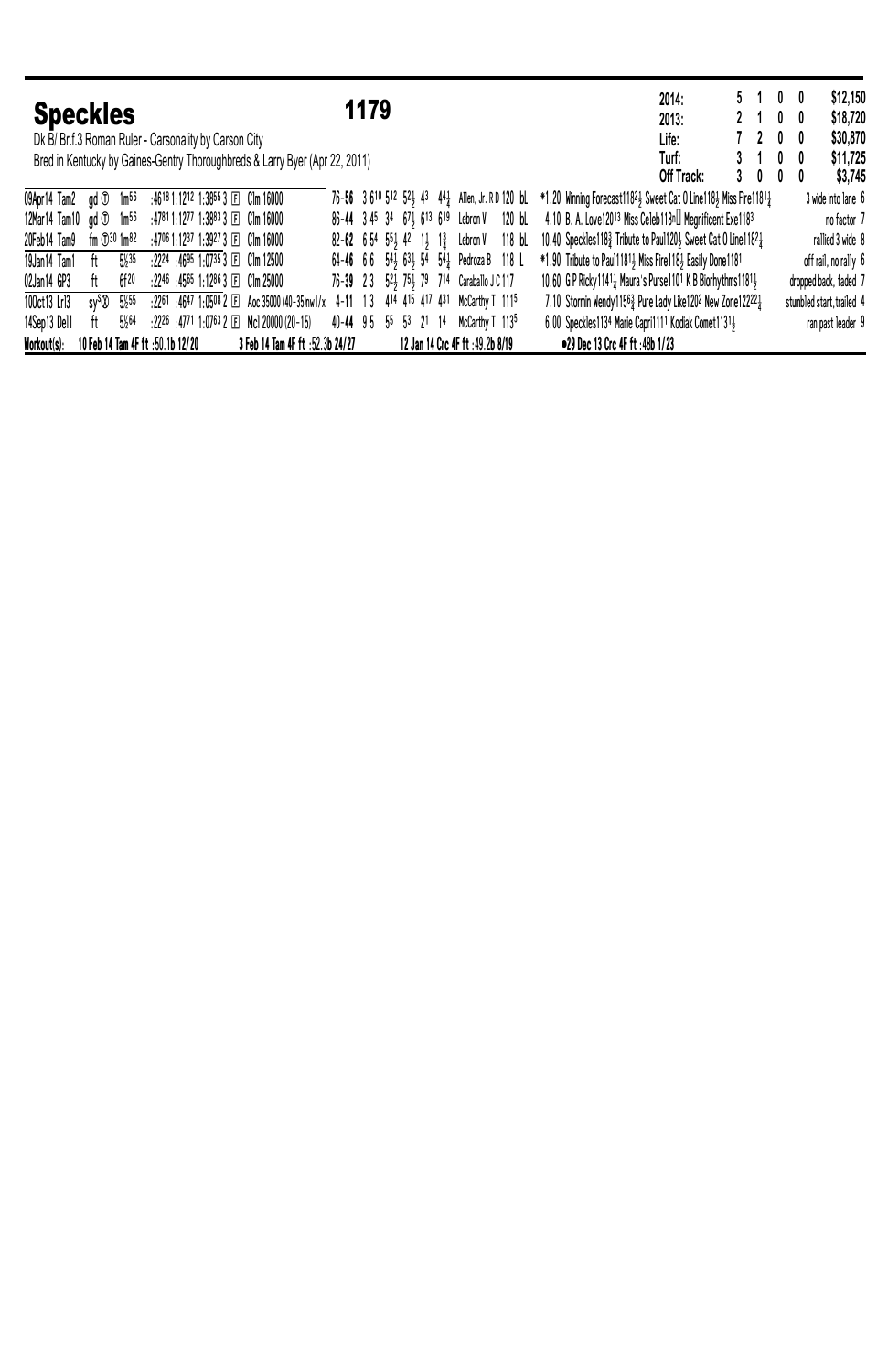|              |                                  |                                                          |                               |      |                        |                                | 2014:                                                                                                     | $0\quad 0\quad 0\quad 0\quad$ |            | \$0                     |
|--------------|----------------------------------|----------------------------------------------------------|-------------------------------|------|------------------------|--------------------------------|-----------------------------------------------------------------------------------------------------------|-------------------------------|------------|-------------------------|
|              |                                  | <b>Clapham Heights</b>                                   |                               | 1182 |                        |                                | 2013:                                                                                                     | 2 0 1                         |            | \$20,187                |
|              |                                  | Dk B/ Br.g.4 Langfuhr - Checker Hall by Seeking the Gold |                               |      |                        |                                | Life:                                                                                                     | 2 0 1 1                       |            | \$20,187                |
|              |                                  | Bred in Ontario by Eugene Melnyk (Mar 06, 2010)          |                               |      |                        |                                | Turf:                                                                                                     | 2 0 1 1                       |            | \$20,187                |
|              |                                  |                                                          |                               |      |                        |                                | Off Track:                                                                                                | $0\quad 0$                    | $0\quad 0$ | SO.                     |
| 27Jul13 W05  | $fm$ (1) $30$ 6f 45              | :2289 :4561 1:0950 3†                                    | Msw 65288                     |      |                        |                                | 91-86 13 14 2hd 14 31 Contreras L 118 bL *1.10 Mr. Sutton 1181 Emperor's Ring 118ns Clapham Heights 11814 |                               |            | yielded deep stretch 10 |
| 26May 13 WO6 | $fm$ (f) 15 6f 45                | $:22^{63}:45^{77}1:09^{67}31$                            | Msw 65027                     |      | 85-86 129 43 421 22 22 | Contreras L 117 bL             | 5.10 Lennon1172 Clapham Heights11734 Will He Won't He1223                                                 |                               |            | chased, no late gain 14 |
| Workout(s):  | 23 Apr 14 Wnd ① 4F fm :48.1b 1/2 |                                                          | 5 Apr 14 Wnd 3F ft :38.2b 1/1 |      |                        | 10 Mar 14 Wnd 2F ft :28.1b 3/4 | 15 Aug 13 WO $\otimes$ 5F ft 1:02b 11/18                                                                  |                               |            |                         |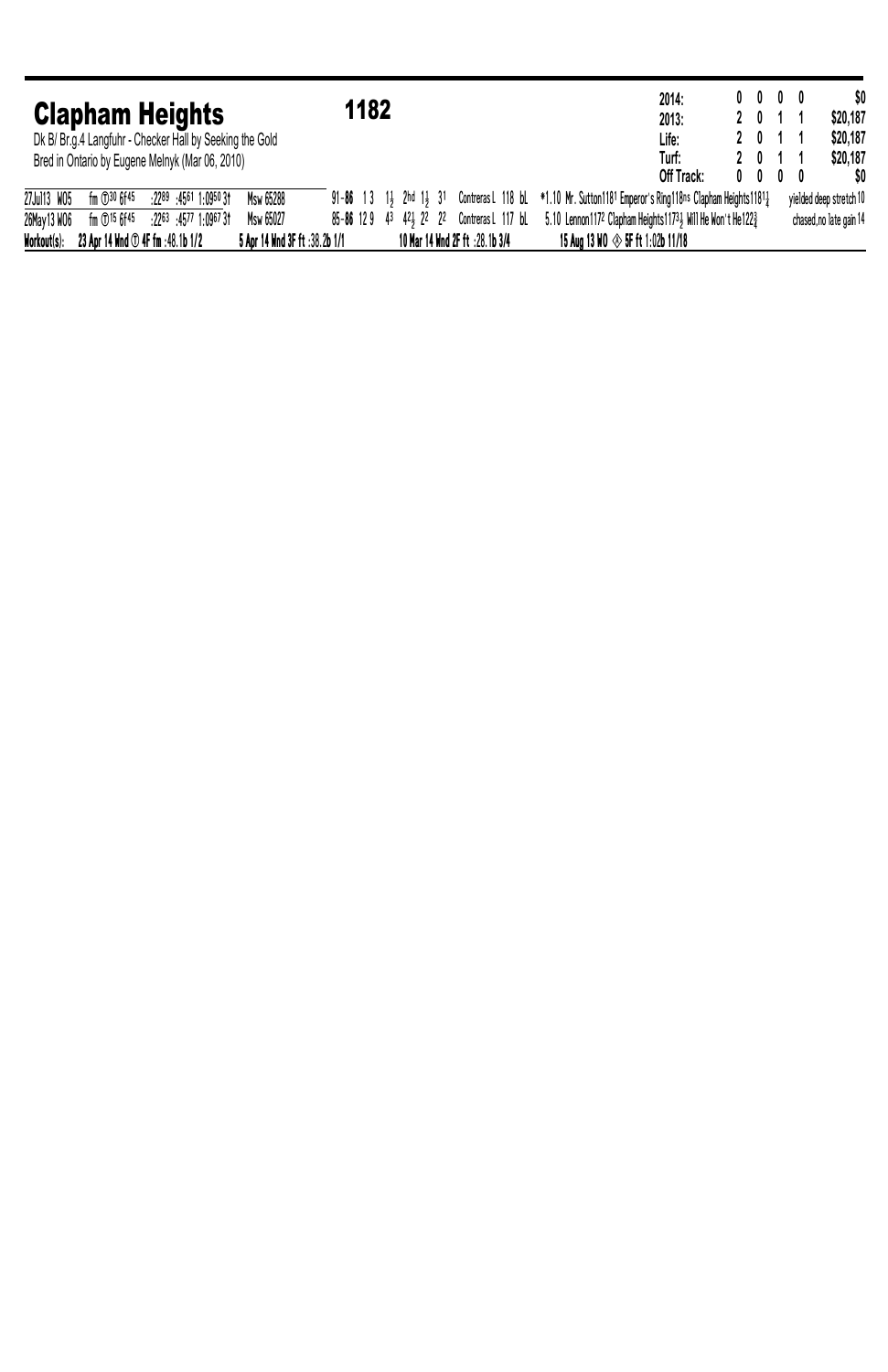| <b>Appealing Style</b><br>B.c.4 Successful Appeal - Dancita by Saarland |                                  |        |  |                                |                               |             | 1187 |  |                                                                                                |        |                                                                 | 2014:<br>2013:<br>Life: |  | $0\ 0\ 0\ 0$<br>3 1 0<br>3101                                  |  | \$26,010<br>\$26,010              | \$0        |
|-------------------------------------------------------------------------|----------------------------------|--------|--|--------------------------------|-------------------------------|-------------|------|--|------------------------------------------------------------------------------------------------|--------|-----------------------------------------------------------------|-------------------------|--|----------------------------------------------------------------|--|-----------------------------------|------------|
| Bred in Oklahoma by Aryan Family Trust (Mar 21, 2010)                   |                                  |        |  |                                |                               |             |      |  |                                                                                                |        |                                                                 | Turf:<br>Off Track:     |  | $0\quad 0\quad 0\quad 0\quad$<br>$0\quad 0\quad 0\quad 0\quad$ |  |                                   | \$0<br>SO. |
| 08Sep13 Pid4                                                            | ft $\textcircled{*}$ 6f48        |        |  | :2237 :4584 1:1070 31          | Alw 36000nw2/L                |             |      |  | 82-85 35 5 <sup>2</sup> / <sub>3</sub> 41 <sub>4</sub> 1 <sub>3</sub> 31 <sub>3</sub> Spieth S | 116 L  | 3.20 D'wop d'Wop119hd Simon Eyes11811 Appealing Style11621      |                         |  |                                                                |  | imp st, $3-w$ bid $1/4$ , flt $8$ |            |
| 20Aug13 Prx7                                                            | ft                               | fif 40 |  | $:22^{40}:45^{29}:1:10^{44}31$ | Alw 47000nw1/x                |             |      |  | 94-91 21 1hd 4nu 411 571 Elliott S                                                             | 117 fl | 9.70 Patrick S11514 Steve's Adventures11713 Shinning Powers1124 |                         |  |                                                                |  | dueled, yielded 6                 |            |
| 25Ju113 Pid7                                                            | $ft$ $\&$ 5%40                   |        |  | :2216:46081:04713              | Msw 35000                     | 80-85 71 34 |      |  | 2hd 12 1nu SpiethS                                                                             | 117 L  | *2.40 Appealing Style117nµ Viva Lad1174½ Tintern Abbey1221      |                         |  |                                                                |  | stalk, led, held gamely 9         |            |
| Workout(s):                                                             | 16 Oct 13 Pen 4F ft :50.3b 16/30 |        |  |                                | 14 Aug 13 Pen 5F ft 1:01h 2/6 |             |      |  | ●5 Jul 13 Pen 5F ft :59.2h 1/7                                                                 |        | 27 Jun 13 Pen 5F ft 1:00.3h 2/9                                 |                         |  |                                                                |  |                                   |            |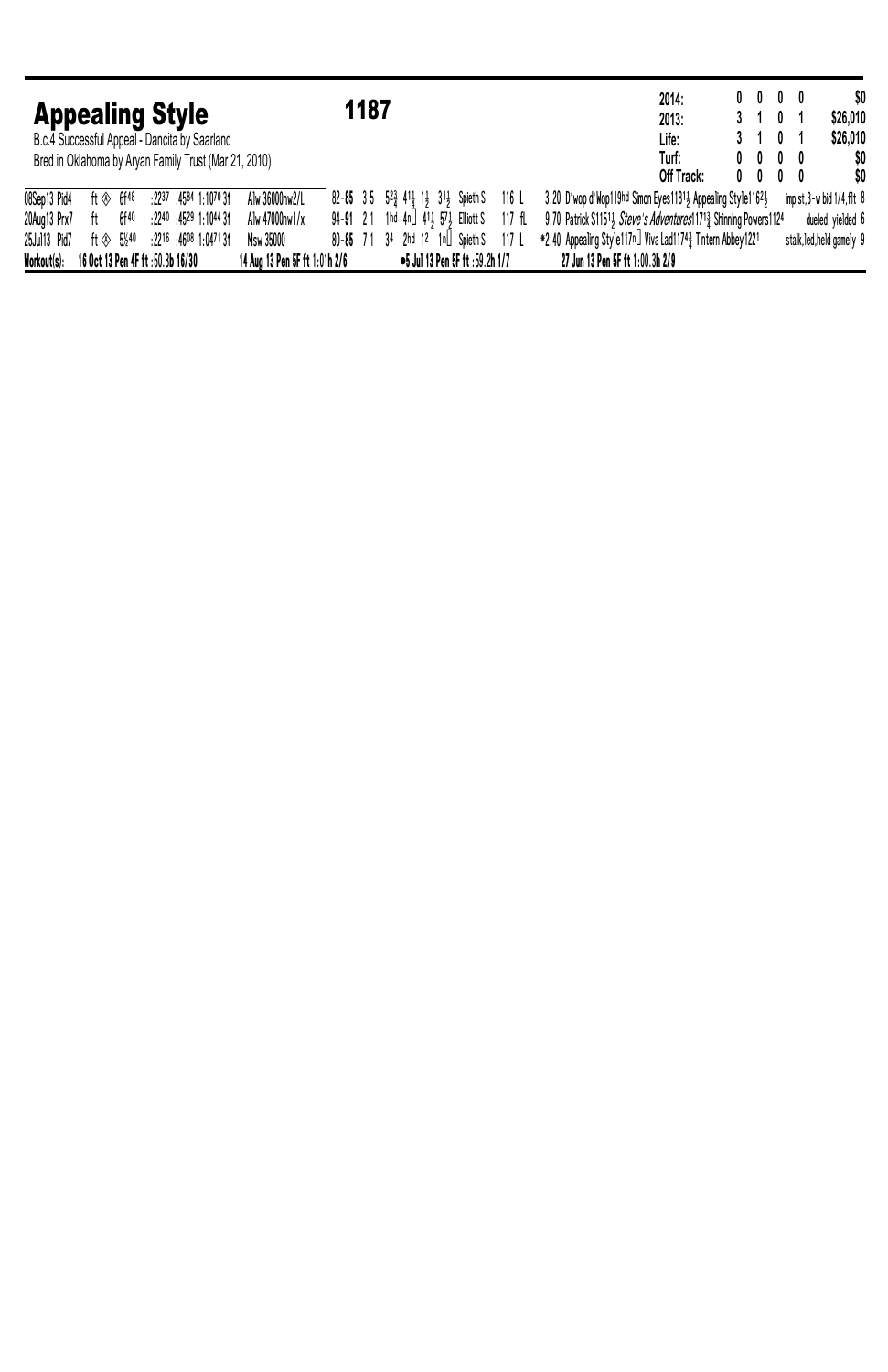|                                                   |                                                                     | 2014:                                                    | $0\quad 0\quad 0\quad 0\quad$ |  | \$0                     |
|---------------------------------------------------|---------------------------------------------------------------------|----------------------------------------------------------|-------------------------------|--|-------------------------|
| <b>Crane Lodge</b>                                | 1190                                                                | 2013:                                                    | $0\quad 0\quad 0$             |  | \$420                   |
| B.g.5 A.P. Indy - Harmony Lodge by Hennessy       |                                                                     | Life:                                                    | $0\quad 0\quad 0$             |  | \$420                   |
| Bred in Kentucky by Eugene Melnyk (Mar 04, 2009)  |                                                                     | Turf:                                                    | $0\quad 0\quad 0\quad 0\quad$ |  | \$0                     |
|                                                   |                                                                     | Off Track:<br>0                                          | $0\quad 0\quad 0\quad$        |  | \$O                     |
| 08Dec13 GP7<br>:2247:4539:1:102035<br>6f20<br>ft. | Msw 47000<br>73-68 66 31 78 810 711 Prado ES 123 L                  | 10.50 Celebrator12041 Casa Creek1232 High Five Again1203 |                               |  | brief speed, faltered 9 |
| Workout(s):<br>26 Apr 14 Wnd 3F ft :44b 1/1       | 3 Dec 13 Pmm 5F ft 1:01.4b 10/12<br>2 Feb 14 Pmm 4F ft :49.0b 33/84 | 25 Nov 13 Pmm 5F ft 1:02.1b 4/9                          |                               |  |                         |